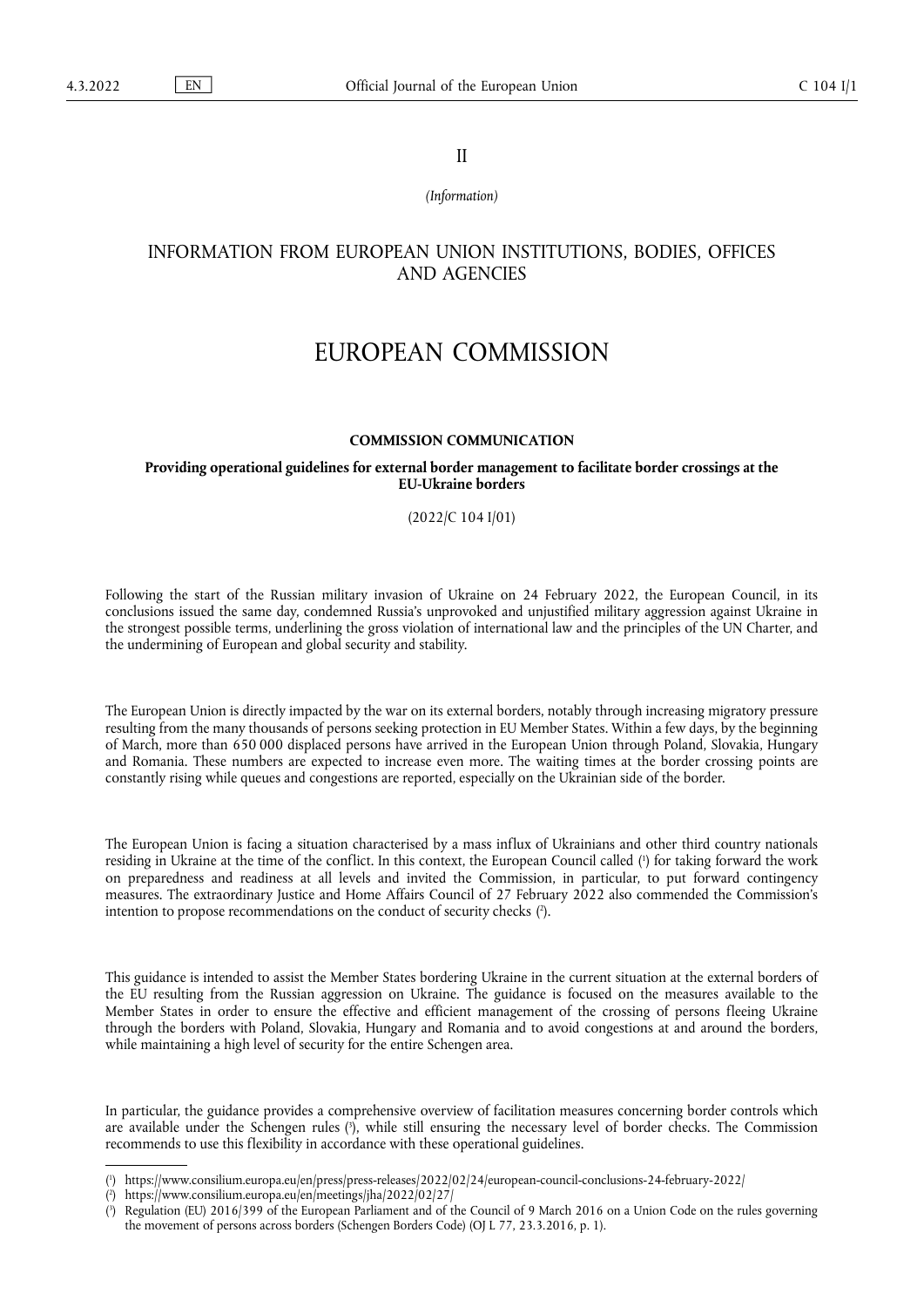These measures include:

- simplification of border controls for certain categories of persons, including vulnerable persons, such as children, and other categories, such as transport workers that find themselves in Ukraine while carrying out their services;
- the possibility to organise border controls outside of border crossing points;
- special arrangements for crossing the borders by rescue services, police, fire brigades and border guards, seafarers regardless of their nationality;
- the establishment of emergency support lanes, in order to ensure access and return of organisations providing humanitarian aid to people in the Ukrainian territory;
- outside the scope of the Schengen rules, the waiving of customs duties and measures to facilitate the entry of pet animals travelling with their owners from Ukraine.

Finally, this guidance strongly recommends that the Member States concerned take advantage of support by European Border and Coast Guard Agency (Frontex) in all activities carried out by the border guards at the borders. In this respect, Frontex should give priority treatment to all the requests of the Member States concerned to the EUROSUR fusion services, in particular for providing regular monitoring with tailor made imagery services, including satellite imagery, covering the adjacent pre-frontier areas of Ukraine to assess the situation and providing tailored multipurpose aerial surveillance service. The Commission also strongly encourages Member States with a common border with Ukraine to request support from Europol.

<span id="page-1-3"></span>Technical and operational reinforcement, by migration management support teams (Frontex/EU Asylum Agency/Europol, and other relevant agencies) may be provided to support the Member States faced by disproportionate migratory challenges, in line with Article 40 of the European Border and Coast Guard Regulation [\(](#page-1-0) 4 ). The Commission coordinates that process together with the relevant agencies and the Member States.

<span id="page-1-4"></span>In view of the Commission's proposal to trigger the Temporary Protection Directive [\(](#page-1-1) 5 ), Member States should, in liaison with the Commission, cooperate and exchange information to facilitate the implementation of temporary protection. This should be done through a 'Solidarity Platform' whereby Member States exchange information regarding their reception capacities and the number of persons enjoying temporary protection on their territories. This solidarity platform would ensure coordination of these instruments, which could involve EU Agencies and other Union tools or means available to the Member States.

To further support Member States in meeting the current challenges at the external border with Ukraine, the Commission will convene meetings at expert level to discuss the implementation of these guidelines taking into account also possible future guidance that Frontex will issue.

#### 1. **Reducing congestion at border crossing points**

*Legal basis: Article 9 SBC*

In order to increase the fluidity of the traffic at the border, the Member States should make use of the support of Frontex and Europol. Frontex can deploy the standing corps to support the identification of the persons wanting to cross the border, including nationality screening and checks of travel documents (as well as COVID vaccination certificates), in particular by providing support with Eurodac equipment, SIS checks and staff supporting registration and fingerprinting of those third-country nationals who are subject to this obligation [\(](#page-1-2) 6 ). Europol, in particular, can deploy guest officers to support Member States in carrying out second-line checks at the border.

<span id="page-1-5"></span>To facilitate border crossings, Member States may avail themselves of the provisions in the Schengen Borders Code (Article 9) which provide that border checks at external borders may be relaxed, as a result of exceptional and unforeseen circumstances.

<span id="page-1-0"></span>[<sup>\(</sup>](#page-1-3) 4 ) Regulation (EU) 2019/1896 of the European Parliament and of the Council of 13 November 2019 on the European Border and Coast Guard and repealing Regulations (EU) No 1052/2013 and (EU) 2016/1624 (OJ L 295, 14.11.2019, p. 1).

<span id="page-1-1"></span>[<sup>\(</sup>](#page-1-4) 5 ) Directive 2001/55/EC.

<span id="page-1-2"></span>[<sup>\(</sup>](#page-1-5) 6 ) Applicants for international protection and third-country nationals apprehended in connection with irregular crossing of external borders.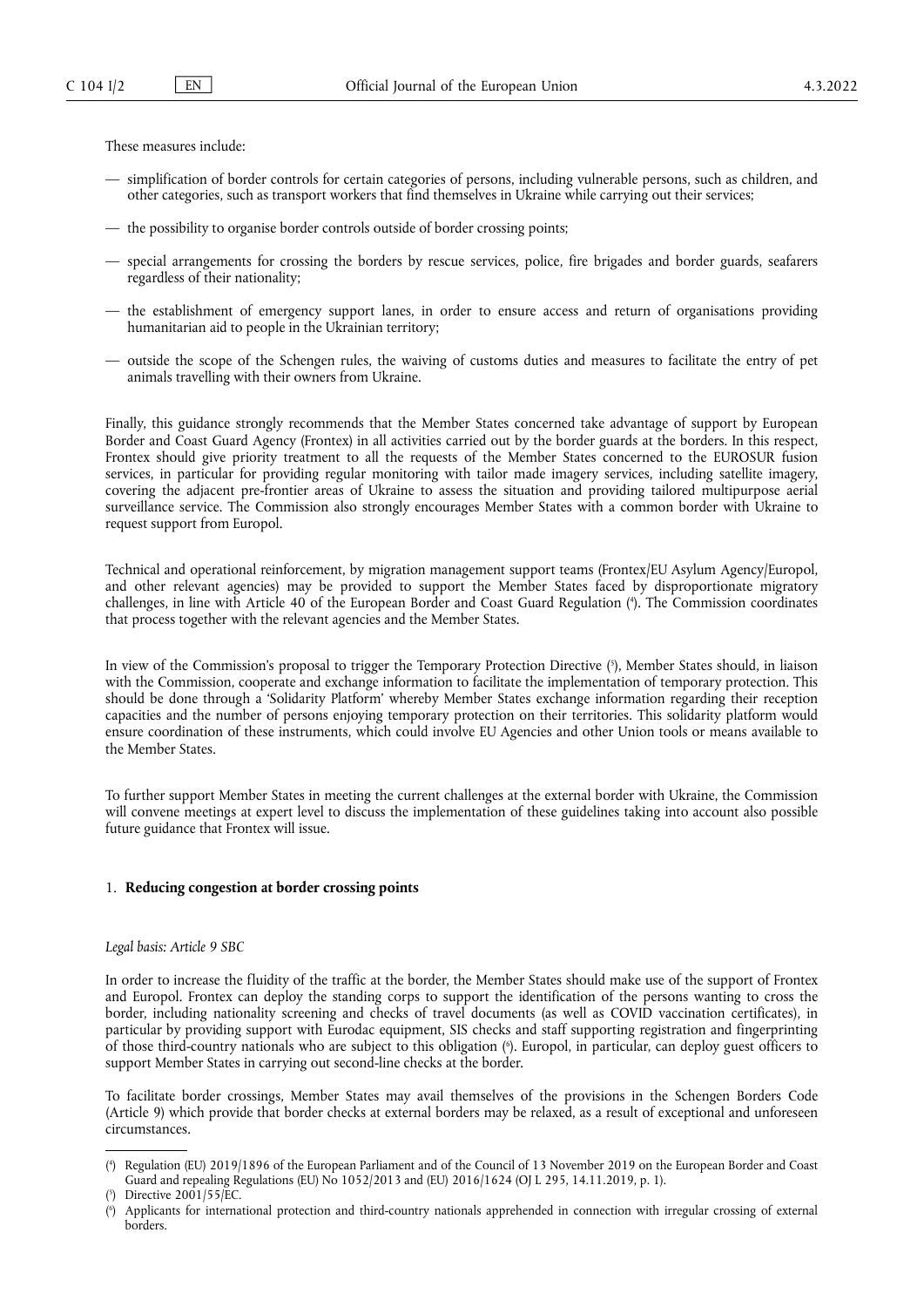Such exceptional and unforeseen circumstances are met where unforeseeable events lead to such intensity of traffic that the waiting time at the border crossing point becomes excessive and all resources have been exhausted as regards staff, facilities and organisation. The current situation in Ukraine, provoked by the Russian aggression and leading to an intense movement of persons fleeing or returning from the war zone, justifies the temporary relaxation of border controls at the Ukrainian border to the EU.

Border guards may apply relaxation vis-à-vis all or certain groups of travellers. When deciding upon the targeted application of relaxation, the following criteria should be taken into account when deciding whom to check or not to check:

- citizenship of an EU Member State;
- an already existing residence status in an EU Member State;
- the nationality of the traveller (in particular whether the third-country is visa-required or visa exempted);
- the residence status in Ukraine of third-country nationals not holding Ukrainian citizenship;
- the vulnerability and age of travellers, having particular regard to the best interest of the child;
- any available information on security threats, such as terrorism or organised crime, on possible threats to public security and on illegal immigration risks;
- the existence of a biometric passport;
- the existence (or absence) of a valid travel document in general;
- the status as a key worker, such as transport workers (including seafarers), regardless of their nationality, holding valid documents proving their profession.

In any case, attention should be given to the respect of family unity during the border control procedures and it should be assured that children are never separated from their parents or accompanying family members or caretakers.

Where there is doubt as to the identity of the person and/or on a possible threat as specified above, the border guard should not make use of the relaxation possibility but carry out a regular border check, in accordance with Article 8 of the SBC.

In view of the exceptional situation at the external borders of the Union with Ukraine because of the Russian military aggression, and the potential security issues created at the border by a mass influx of Ukrainians and other third country nationals entering the Union from Ukraine, resulting in long queues and gathering of crowds of persons at the border, Member States could alternatively, or cumulatively, i.e. for those categories of persons where border checks are not relaxed, consider carrying out border checks not at the border crossing points but at a different, safe location away from the border. The checks can be carried out during or after the transport of the travellers to that safe location.

This would allow the prevention of any threat to the internal security and public policy of the Member States by ensuring that notably security and identity checks in the Schengen Information System (SIS) and other relevant databases, as well as health checks, are carried out despite the critical situation on the border, whilst at the same time avoiding the security issue which the large crowds gathering at the border could entail. Member States can ask for Frontex to support the identification of the persons, including nationality screening and travel documents checks, in particular by providing support with Eurodac equipment and staff supporting registration and fingerprinting of those third-country nationals subject to that obligation.

#### 2. **Derogations from the fulfilment of entry conditions for third country nationals**

#### *Legal basis: Article 6(5)(c) SBC*

Member State are free to authorise entry of third-country nationals who do not fulfil one or more of the conditions laid down in Article 6(1) SBC (entry conditions for third country nationals) to their territory **on humanitarian grounds**, on grounds of national interest or because of international obligations. This wide derogation may be applied in the current crisis to allow entry to all those fleeing the conflict in Ukraine.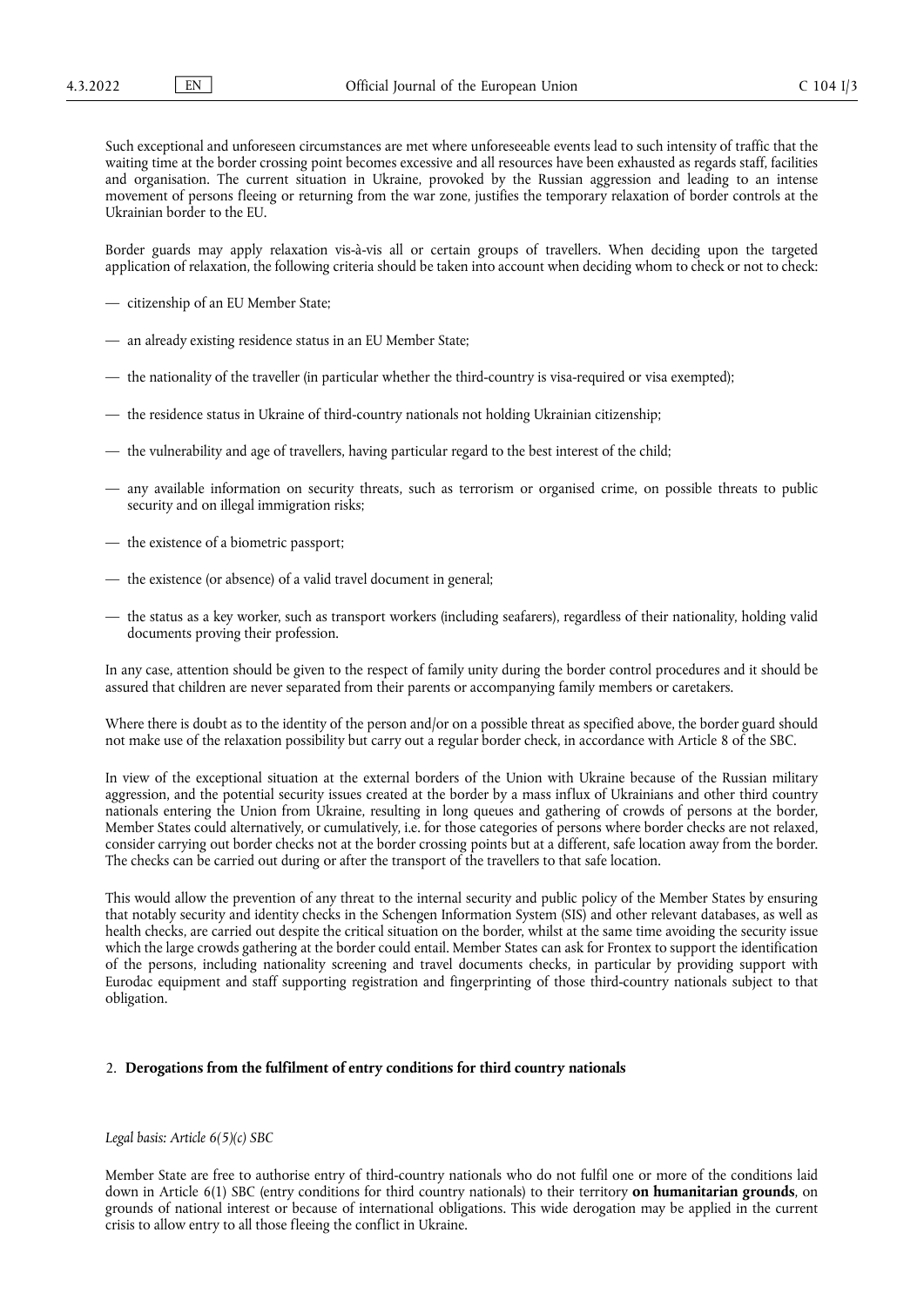Member States should suspend the application of entry bans/SIS alerts on prohibition of entry and stay in the EU based on migratory grounds (Article 11 of Directive 2008/115/EC). However, due consideration is to be given to entry bans issued on the basis of security reasons.

<span id="page-3-1"></span>Member States should ensure that non-Ukrainian third country nationals, other than those covered by the scope of the Temporary Protection Directive [\(](#page-3-0) 7 ) or who have a right to stay in the Union on the basis of other grounds, transit to their countries of origin or usual residence after entry. So as to avoid situations of illegal stay, Member States are encouraged to provide – if needed – assistance for their repatriation or regularisation, as appropriate. The Frontex Standing Corps can be deployed to support these assisted departures.

Where possible, Member States should make available, upon entry, easily understandable leaflets in the languages most frequently used or understood by these third-country nationals, indicating where to receive assistance and explaining the basic procedures to be followed.

In case of lack or insufficient documentation of third-country nationals including children, Member States are encouraged to issue an arrival declaration and/or the (provisional) travel documents listed in:

[https://ec.europa.eu/home-affairs/travel-documents-issued-member-states-part-ii\\_en.](https://ec.europa.eu/home-affairs/travel-documents-issued-member-states-part-ii_en)

This is particularly important in order to ensure that the onward travel – and the future return – of these third country nationals remains possible.

Some Ukrainian nationals may want to travel further to other EU destinations, to reunite with family or friends in most cases. These potential passengers presenting themselves with expired passports, or only ID cards or birth certificates for children are under the current rules not permitted to travel between Member States. While this is the decision of the carriers to allow such persons on board, Member States are encouraged to support them in this regard. In particular, with regard to connections to or from Member States where internal border controls have not yet been lifted, they could consider providing assurances to the carrier that they will not be fined for carrying passengers who are not adequately documented due to the ongoing conflict in Ukraine. Member States are encouraged to exercise flexibility in facilitating such cases and to exempt carriers from paying such fines.

#### 3. **Crossing of external borders outside official border crossing points in unforeseen emergency situations**

*Legal basis:*

— Article 5(2)(b) SBC

— Article 9 SBC

In unforeseen emergency situations, Member States may allow individuals or groups of persons to cross external borders outside officially notified border crossing points as well as outside fixed opening hours. It is suggested that Member States set up **temporary border crossing points**, which may be opened for the duration of the emergency situation. The use of such temporary border crossing points may be combined with the flexibility offered under Article 9 SBC (relaxation of border checks). The setting up of temporary border crossing points could be useful in the current situation, for example in case the roads to border crossing points are being blocked by abandoned cars.

### 4. **Facilitation for rescue services**

*Legal basis: Annex VII, point 7 SBC*

Member States may provide for arrangements under national law concerning the entry and exit of members of rescue services, police, fire brigades acting in emergency situations as well as border guards crossing the border in exercise of their professional tasks.

Bilateral cooperation with Ukraine could take place on an ad hoc basis with a view to, for example:

- towing away abandoned cars blocking access to border crossing points, and/or
- providing medical assistance, food, water or other support to people waiting to cross the border.

<span id="page-3-0"></span>[<sup>\(</sup>](#page-3-1) 7 ) As set out in Council Implementing Decision (EU) 2022/382 of 4 March 2022 establishing the existence of a mass influx of displaced persons from Ukraine within the meaning of Article 5 of Council Directive 2001/55/EC, and having the effect of introducing temporary protection (OJ L 71, 4.3.2022, p. 1).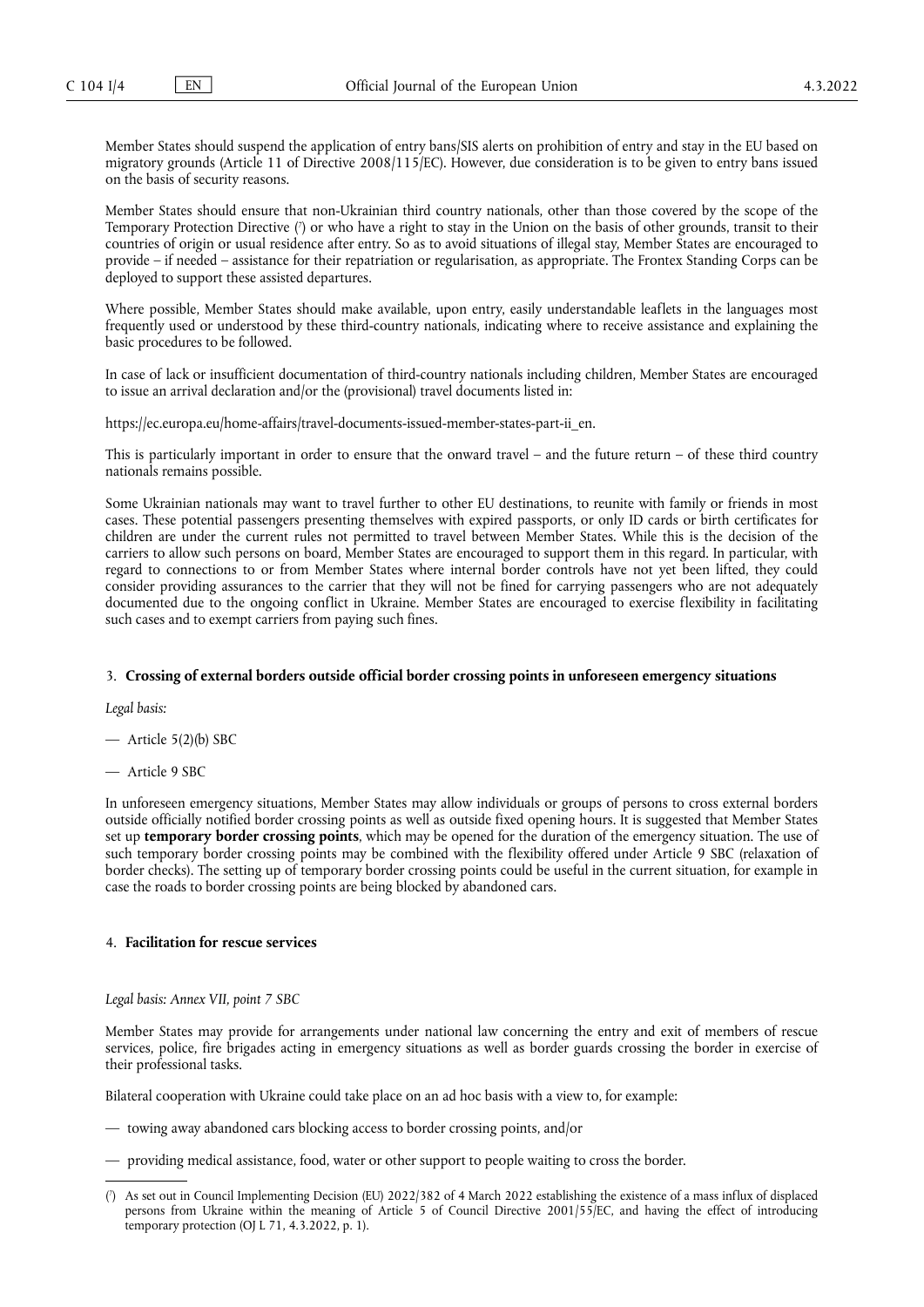#### 5. **Setting up of emergency support lanes**

In order to ensure swift and safe access and return of humanitarian convoys and providers of emergency assistance offered under the Union Civil Protection Mechanism as well as humanitarian aid to people in the Ukrainian territory, Member States should designate special lanes at border crossing points for that purpose marked as 'Emergency Support Lane'.

Priority should be given to keep the traffic flow on these lanes fluid at any moment. Member States may also set up such lanes outside or next to already existing border crossing points, ensuring the swift delivery of the assistance and the safety of humanitarian workers.

In case the configuration of a border crossing point allows for, and a sufficient number of customs officers can be deployed by the Member States, the designation of similar lanes for trucks is encouraged, in order to ensure both the continued supply of good and services as well as the return of transport workers from Ukraine.

#### 6. **Guidelines to competent authorities acting at the border on personal belongings and valuable items brought by displaced persons from Ukraine**

Articles 4 to 11 of Regulation (EC) No 1186/2009 of 16 November 2009 setting up a Community system of reliefs from customs duty can be used for processing the personal property of displaced persons from Ukraine. According to Article 11 of this Regulation, the competent authorities may derogate from certain conditions limiting duty relief when a person has to transfer his normal place of residence from a third country to the customs territory of the Community as a result of exceptional political circumstances. As a consequence, personal belongings can be brought by displaced persons from Ukraine into the Union without any customs duties being applied. Customs declarations could also take a simplified form, including oral declaration.

Similarly, Articles 4 to 11 of Council Directive 2009/132/EC of 19 October 2009 determining the scope of Article 143(b) and (c) of Directive 2006/112/EC as regards exemption from value added tax on the final importation of certain goods can be used for the processing of the personal property of displaced persons from Ukraine. According to Article 11 of this Directive, the competent authorities may derogate from certain conditions limiting VAT exemption when a person has to transfer his normal place of residence from a third country to a Member State of the Community as a result of exceptional political circumstances. As a consequence, personal belongings can be brought by displaced persons from Ukraine into the Union without any VAT on importation being applied.

Article 32 of Regulation (EU) 576/2013 on the non-commercial movement of pet animals can be used for facilitating the entry of pet animals travelling with their owners from Ukraine. To ease this process and by way of derogation from the conditions provided for non-commercial movements of pet animals, Member States may authorise, in exceptional situations, the non-commercial movement into their territory of pet animals which do not comply with the said conditions under specific permit arrangements. Veterinary competent authorities in all Member States were already informed about this possibility and started to implement such arrangements at borders.

In the case of cash (currency, bearer negotiable instrument or commodities used as highly liquid stores of value, such as gold), the provisions on cash controls laid down in Regulation (EU) 2018/1672 would need to be applied to the extent possible under the specific circumstances. This could be done by declaring the cash carried of a value of EUR 10 000 or more, either via an incomplete cash declaration or simply via a self-declaration containing the following information:

- Carrier of the cash with contact details, and
- Amount of cash.

An appropriate risk analysis and follow-up should nevertheless be ensured by the competent authorities.

Authorities should be vigilant to the risk that fraudsters may take advantage of the crisis to illegally import dangerous goods (weapons, explosives, etc.).

At the point of entry into the Union, officers in charge of external border controls should enquire and check if a person is in possession of a firearm.